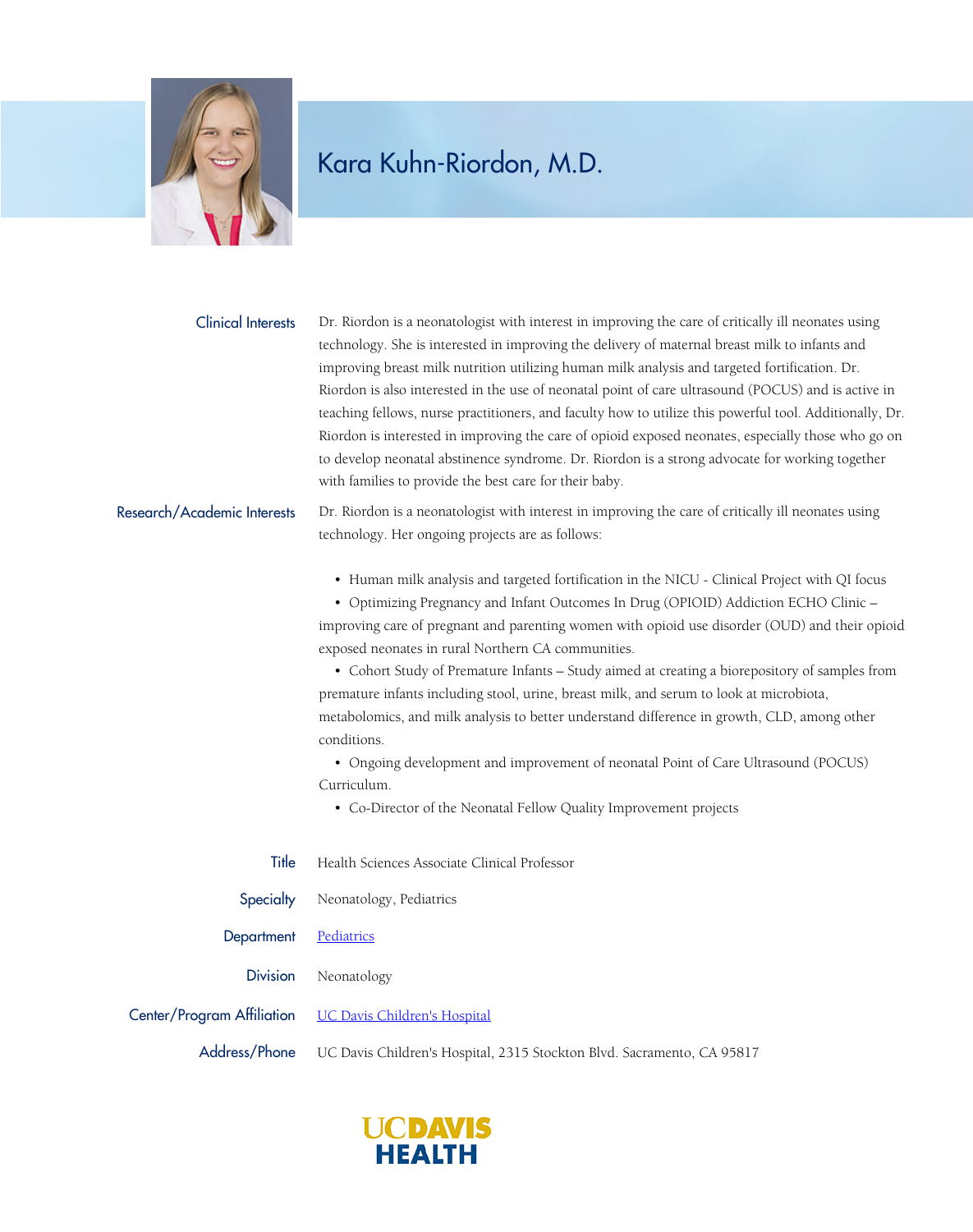

## Kara Kuhn-Riordon, M.D.

Phone: 800-282-3284

| <b>Additional Phone</b>           | Physician Referrals: 800-4-UCDAVIS (800-4-UCDAVIS)                                                                                                                                                                                                                                                                                          |
|-----------------------------------|---------------------------------------------------------------------------------------------------------------------------------------------------------------------------------------------------------------------------------------------------------------------------------------------------------------------------------------------|
| Education                         | M.D., St. Louis University School of Medicine, St. Louis MO 2011<br>B.S., UC Davis, Davis CA 2006                                                                                                                                                                                                                                           |
| Internships                       | Pediatrics, UC Davis Medical Center, Sacramento CA 2011-2012                                                                                                                                                                                                                                                                                |
| Residency                         | Pediatrics, UC Davis Medical Center, Sacramento CA 2012-2014                                                                                                                                                                                                                                                                                |
| Fellowships                       | Neonatal-Perinatal, UC Davis Medical Center, Sacramento CA 2014-2017                                                                                                                                                                                                                                                                        |
| <b>Board Certifications</b>       | American Board of Pediatrics                                                                                                                                                                                                                                                                                                                |
| <b>Professional Memberships</b>   | Alpha Omega Alpha<br>American Academy of Pediatrics<br>American Institute of Ultrasound in Medicine<br>Phi Sigma Biological Honor Society                                                                                                                                                                                                   |
| <b>Honors and Awards</b>          | Enhancing and Transforming Care in the Neonatal Intensive Care Unit with Point of Ultrasound<br>Grant awarded by the Children's Miracle Network, 2015<br>WAFMR/WAP Outstanding Resident Award Winner, 2014<br>Alpha Omega Alpha Medical Honor Society Member, 2010<br>Phi Sigma Biological Honor Society Member (Gamma Delta Chapter), 2006 |
| <b>Select Recent Publications</b> | To see a full list of publications for Dr. Kara Kuhn-riordon, please click here.                                                                                                                                                                                                                                                            |
|                                   | Cheema R, Partridge E, Kair LR, Kuhn-Riordon KM, Silva AI, Bettinelli ME, Chantry CJ,<br>Underwood MA, Lakshminrusimha S, Blumberg D. Protecting Breastfeeding during the COVID-19<br>pandemic. Am J Perinatol. 2020 Jul 21. doi:10.1055/s-0040-1714277.                                                                                    |
|                                   | $H_{1}, \ldots, CCD$ . Define the $M$ is $H_1, H_2, \ldots, H_D$ . Define the $H_2, \ldots, H_D$ is the set of $M$ in $H_1, \ldots, C$                                                                                                                                                                                                      |

Haynes SC, Dharmar M, Hill BC, Hoffman KR, Donahue LT, Kuhn-Riordon KM, Rottkamp CA, Vali P, Tancredi DJ, Romano PS, Steinhorn R, Marcin JP. The Impact of Telemedicine on Transfer Rates of Newborns at Rural Community Hospitals. Acad Pediatr. 2020 Jul;20(5):636-641. doi: 10.1016/j.acap.2020.02.013. Epub 2020 Feb 17. PMID:32081766.